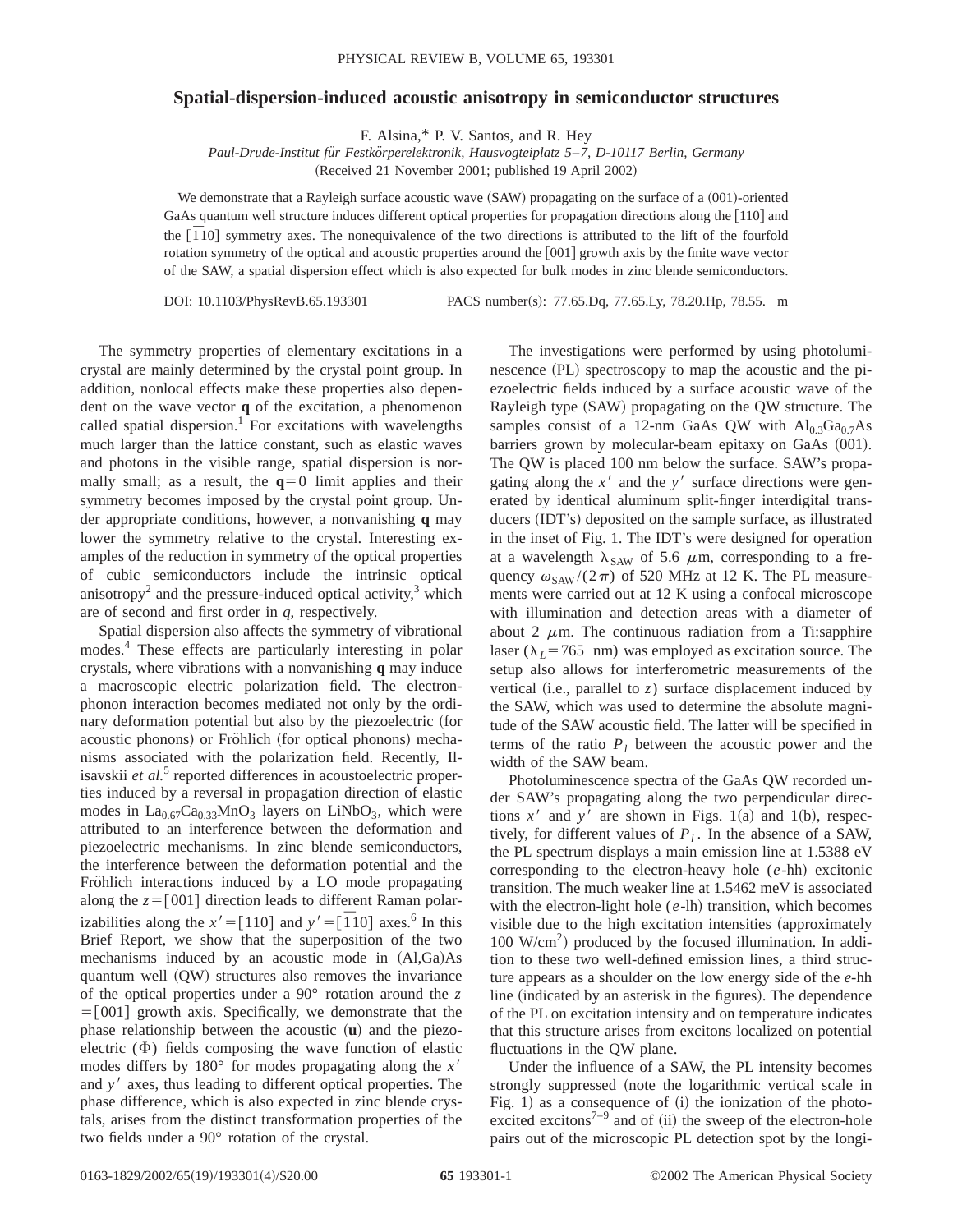

FIG. 1. PL spectra of a 12-nm GaAs/ $Al_{0.3}Ga_{0.7}As$  single QW in the absence and under the influence of a surface acoustic wave with power density  $P_l$  propagating along the (a)  $x' = [110]$  and (b)  $y' = [\overline{1}10]$  directions.

tudinal component of the piezoelectric field, which moves with the SAW propagation velocity  $v_{\text{SAW}}$ .<sup>9,10</sup> The structure associated with localized excitons disappears already for very low  $P_l$  levels, thus indicating that the carriers become delocalized. In addition, PL lines split into two components with energies  $E_{e-\text{hh}}^{+(-)} = E_{e-\text{hh}}^{0} + \Delta E_{e-\text{hh}}^{+(-)}$   $(E_{e-\text{lh}}^{+(-)} = E_{e-\text{lh}}^{0}$  $+\Delta E_{e\text{-lh}}^{+(-)}$  for the *e*-lh transitions) with increasing SAW amplitude. The splitting is attributed to the sinusoidal band-gap modulation induced by the SAW strain field, which leads to two transitions with a high joint density of states with an energy separation  $\Delta E_{e-\text{hh(lh)}} = \Delta E_{e-\text{hh(lh)}}^+ - \Delta E_{e-\text{hh(lh)}}^-$ .<sup>10</sup>

The degree of PL quenching in Fig. 1 is approximately the same for SAW's propagating along the  $x<sup>3</sup>$  and  $y<sup>4</sup>$  directions. The relative intensities of the low and high energy components of the PL doublets, however, differ considerably for the two propagation directions. In fact, while for SAW's launched along *y*<sup>'</sup> the oscillator strength of the *e*-hh and *e*-lh lines concentrates on the high energy doublet component, SAW propagation along  $x<sup>3</sup>$  leads to the enhancement of the low energy component.<sup>11</sup> Due to the larger strain splitting, the transfer of oscillator strengths becomes particularly pronounced for the  $e$ -lh transitions, where the high  $(low)$  energy component practically disappears in Fig. 1(a) [Fig. 1(b)] for high  $P_l$  levels. These results clearly demonstrate that different optical properties are obtained for SAW propagation along the  $x^{\prime}$  and  $y^{\prime}$  symmetry axes.

In order to understand the difference in oscillator strength for the two propagation directions, we first recall that while the type-I potential modulation by the SAW strain field determines the recombination energies, the relative intensities of the different components of the PL line are dictated by the

much stronger type-II modulation induced by the piezoelectric field, which controls the spatial distribution of the electron  $(n)$  and hole  $(p)$  densities.<sup>12</sup> The latter also depends on the transport properties of the carriers, which determine their ability to follow the dynamic potential. The highly mobile electrons can readily follow the dynamic modulation; they remain, therefore, concentrated close to the maxima of the piezoelectric potential. In contrast, the lower mobility of the holes leads to a wider spatial distribution of the hole density *p* in the SAW potential. As a consequence, the recombination probability (proportional to the product  $np$ ) peaks at the same position as the electron concentration *n*. The difference in oscillator strengths for the PL doublets in Figs.  $1(a)$  and  $1(b)$  indicates distinct charge distribution for SAW's propagating along the  $x<sup>3</sup>$  and  $y<sup>3</sup>$  axes, and, thus, different phase relationships between the acoustic and piezoelectric fields.

The phase relationship between  $\bf{u}$  and  $\Phi$  becomes clear if we consider that the longitudinal  $(u_i)$  and transverse  $(u_i)$ displacement fields of a Rayleigh SAW propagating along the  $\mathbf{j}(\mathbf{j}||x' \text{ or } \mathbf{j}||y')$  direction of the (001) surface can be written  $as^{13,14}$ 

$$
u_j(j, z, t) = u_{j,0}(z)e^{i\phi}
$$
 (1)

and

$$
u_z(j, z, t) = i u_{z,0}(z) e^{i\phi}, \tag{2}
$$

respectively, where  $u_{j,0}(z)$  and  $u_{z,0}(z)$  are real functions, and  $\phi = k_{SAW}j - \omega_{SAW}t$ , with  $k_{SAW} = 2\pi/\lambda_{SAW}$ , denotes the SAW phase. The previous equations hold for weak piezoelectric materials, as is the case of GaAs. Equations  $(1)$  and  $(2)$  yield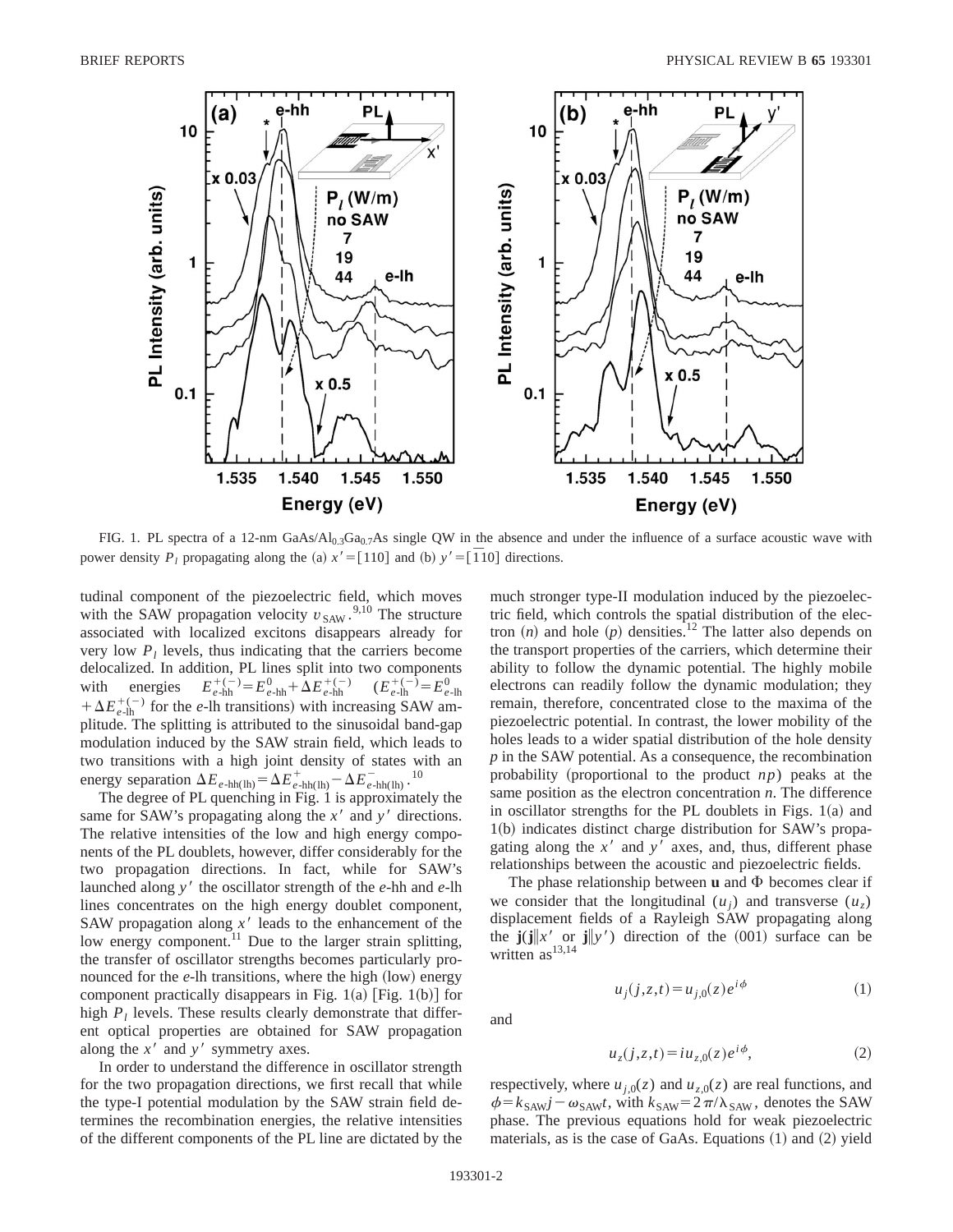three nonvanishing strain components  $u_{jj}$ ,  $u_{zz}$ , and  $u_{jz}$ , which induce a dynamic volume change  $s_0 = (u_{jj} + u_{zz})$ . The strain also induces an electric polarization field  $P(j,t)$  $= \pm ie_{14}[u_{jj}(j, z_0, t)z + 2u_{jz}(j, z_0, t)j],$  where  $e_{14}$  denotes the piezoelectric constant and the positive and negative signs apply for  $\mathbf{j} \| x'$  and  $\mathbf{j} \| y'$ , respectively. From Eqs. (1) and (2), the hydrostatic contribution to the band-gap modulation<sup>15</sup>  $E_g^{\text{hyd}} = a_h s_0$  and the piezoelectric potential  $\Phi$  induced in the QW plane  $z=z_0$  can be expressed as

$$
\Delta E_g^{\text{hyd}}(j,t) = i a_h k_{\text{SAW}} [u_{j,0}(z_0) + u'_{z,0}(z_0)] e^{i \phi},\tag{3}
$$

$$
\Phi(j,t) = \pm i e_{14} \left[ u_{z,0}(z_0) - \frac{u'_{j,0}(z_0)}{k_{\text{SAW}}} \right] e^{i\phi},\tag{4}
$$

respectively, where the prime denotes derivation with respect to *z* and *ah* is the hydrostatic deformation potential. Several important conclusions can be drawn from the previous expressions.

The change in sign in the expressions for  $\Phi$  and  $\mathbf{P}(i,t)$  is associated with the transformation properties of the third rank piezoelectric tensor, which require that  $e_{ijk} = -e_{jik}$ . Since all quantities within the square brackets in Eqs.  $(3)$  and ~4! are real and the band-gap modulation is mainly determined by  $\Delta E_g^{\text{hyd}}$ , the relative phase between the piezoelectric potential and the band-gap modulation changes by 180° when the SAW propagation direction varies from  $x'$  to  $y'$ , in agreement with the results in Fig. 1.

With regard to the piezoelectric properties, the SAW can be viewed as a combination of a longitudinal and a shear bulk wave with strain fields  $u_{ij}$  and  $u_{iz}$ , respectively. Each of these waves generate an electric polarization field perpendicular to its propagation direction, which change sign under a 90° rotation of the crystal. Therefore, the results obtained for a SAW in the QW structures also apply for longitudinal and transverse bulk elastic waves propagating along a  $\langle 110 \rangle$ direction in zinc blende semiconductors.

The reversal in sign is due to the different orientations of the chains of Ga and As atoms along the [110] and [ $\overline{1}10$ ] directions, which leads to distinct polarization fields under an elastic mode, as illustrated for a pure shear wave in Fig. 2. Note that the electromagnetic restoring force is the same for the two configurations, so that the energy degeneracy of the modes is not lifted.

The symmetry reduction investigated in this work is of first order in the elastic properties, and, in contrast to the acoustic activity, $4$  does not rely on higher order components of the elastic tensor.

In order to obtain quantitative data for the band-gap modulation and for the potential distribution, we calculated numerically the acoustic and piezoelectric fields induced by the SAW in the QW plane. From the strain field, the modulation of the conduction and valence bands was then determined following the method described in Ref. 10. The absolute amplitude of the SAW fields was determined by measuring the SAW vertical displacement field  $(u_{z,0})$  using interferometry. The modulation of the hydrostatic strain component  $s_0$  and of the energy  $\Delta E_{e-hh}$  ( $\Delta E_{e-hh}$ ) of the *e*-hh (*e*-lh) transition calculated for a SAW with  $u_{z,0} = 0.3$  nm



FIG. 2. Microscopic atomic positions in equilibrium (open circles), and under a pure shear wave  $u_{iz}$  propagating along the (a) **j**=[110] and (b) **j**=[ $\overline{1}$ 10] directions (dashed circles). The small and large circles denote Ga and As atoms, respectively, and  $\Delta P$  is the polarization field.

(corresponding to  $P_1 = 18.5$  W/m) are displayed in Fig. 3(a) and 3(b), respectively. The modulation amplitudes  $\Delta E_{e-hh}$ and  $\Delta E_{e\text{-lh}}$  differ from the hydrostatic value  $\Delta E_g^{\text{hyd}}$  in Eq. (3) due to the strain-induced coupling between the hh and lh bands. The latter leads to a significantly larger splitting for the *e*-lh transition, in agreement with Fig. 1.

The potential distribution in the QW plane is illustrated in Fig. 3(c) for SAW's propagating along the  $x'$  (solid squares) and *y'* directions (circles). The potential modulation, which is over two orders of magnitude larger than the band-gap modulation, tends to accumulate electrons at the positions of



FIG. 3. (a) Hydrostatic strain  $s_0 = u_{ij} + u_{zz}$ , (b) strain-induced modulation of the electron-heavy hole  $(\Delta E_{e-hh})$  and electron-light hole ( $\Delta E_{e\text{-lh}}$ ) transitions, and (c) piezoelectric potential  $\Phi$  induced by a SAW with a power density of  $P_l$ =18.5 W/m as a function of the SAW phase  $\phi = k_{SAW}j - \omega_{SAW}t$ .